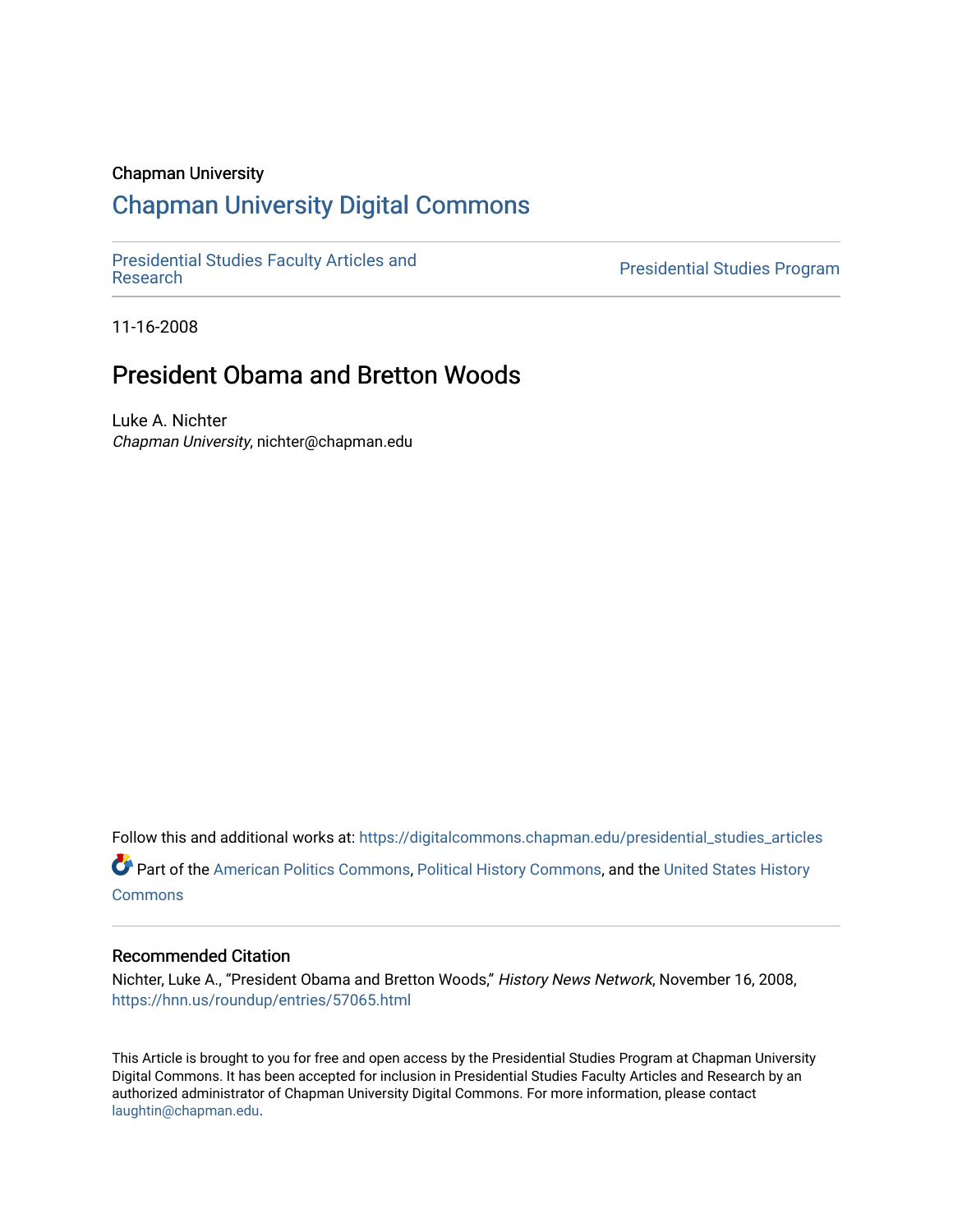## President Obama and Bretton Woods

## **Comments**

This article was originally published on [History News Network](https://hnn.us/roundup/entries/57065.html).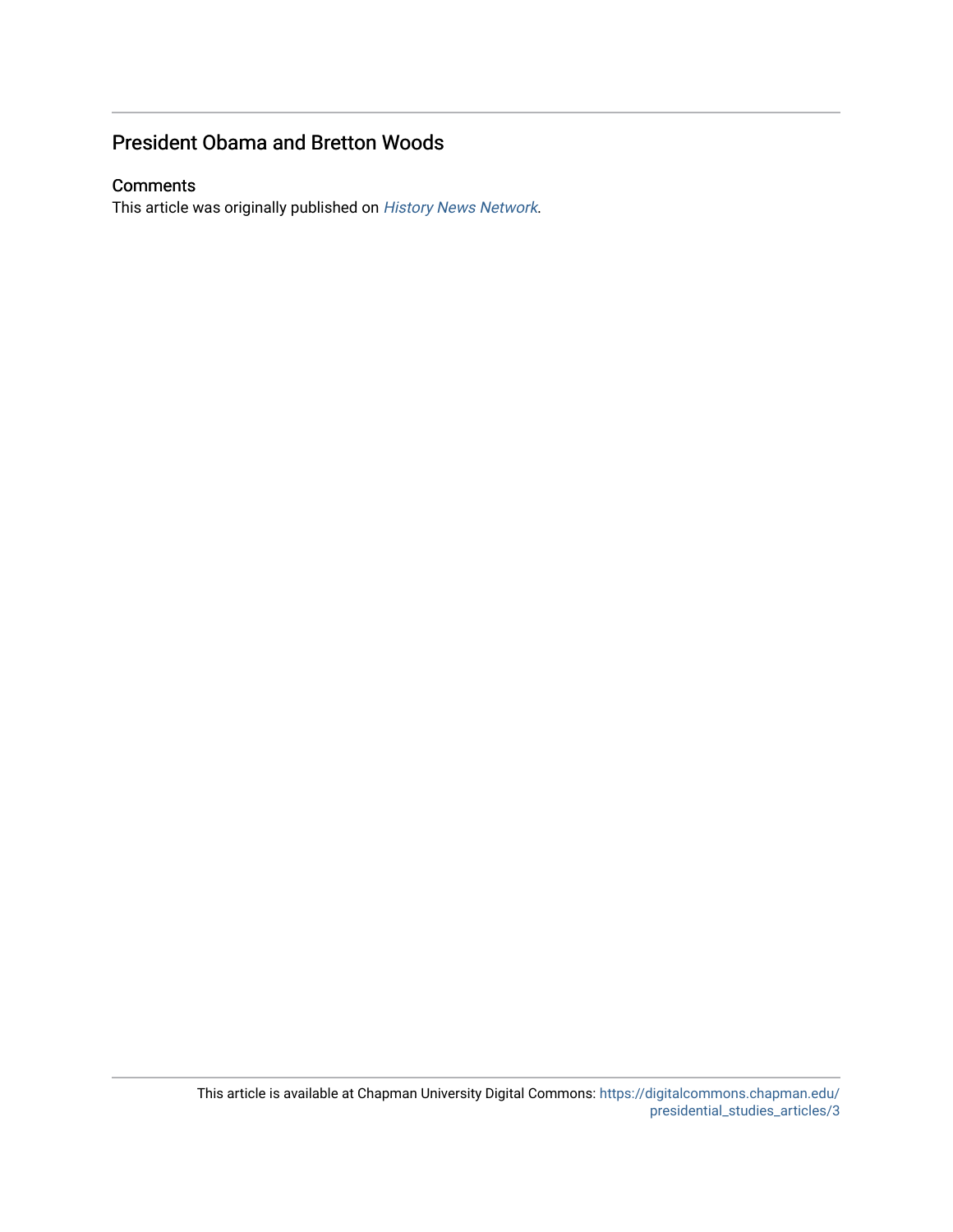[SOURCE: German blog Atlantic Community](http://atlantic-community.org/index/articles/view/President_Obama_and_Bretton_Woods)  11-16-08

# **Luke A. Nichter: President Obama and Bretton Woods**

[Roundup: Historians' Take](https://hnn.us/article/category/38) 

[Dr. Luke A. Nichter is Assistant Professor of History, Tarleton State University-Central Texas.]

On the occasion of this weekend's G-20 meeting in Washington, the global economic crisis seems more entrenched than ever. Calls for the return to a Bretton Woods-like system can be heard around the world. The Washington Post has said that a new Bretton Woods "could reform the IMF" (October 20). The Times of London has reported Prime Minister Brown's call for a new international financial architecture (November 14). Le Monde has printed favorable coverage for a "Bretton Woods acte II" (November 14). Before getting caught up in the momentum of "reform", the incoming administration of President-elect Obama should carefully heed the lessons of history.

The Bretton Woods system was set up in July 1944 by 44 nations in New Hampshire. The system allowed the recovering economies of Europe to accumulate U.S. dollars--including postwar American aid such as the Marshall Plan--which could be converted to gold at the rate of 35 dollars an ounce, guaranteed by the U.S. Treasury's gold reserves. The American guarantee was maintained in exchange for other countries' obligations to ensure monetary discipline at home.

The United States did not have this same discipline imposed upon it, so American debts could be paid by issuing new currency. During the late 1950s and 1960s this occurred with greater frequency as a result of ballooning American foreign aid programs, Lyndon Johnson's "Great Society" initiatives, and the funding of growing American involvement in Southeast Asia. After 1958, the total number of dollars in circulation had eclipsed the gold held in reserve, a violation of a key tenet of the Bretton Woods system. This ultimately set in motion a series of monetary crises throughout the 1960s.

After a gold crisis in 1960, the Eisenhower administration worried that the entire Atlantic alliance might collapse. The Kennedy administration once mused that payments deficits worried the president more than nuclear weapons, and President Lyndon Johnson was concerned that he might be blamed for a global economic depression. This system was also painful for American consumers. Expansionary monetary policies without a devaluation of the dollar attracted imports, causing inflation, increased prices, and reduced exports. Thus, even in its purest form, the Bretton Woods system had a certain amount of instability built into it from the beginning.

Knowing that American gold reserves could not withstand a mass conversion of dollars into gold, throughout the 1960s American policymakers created a series of political inducements to